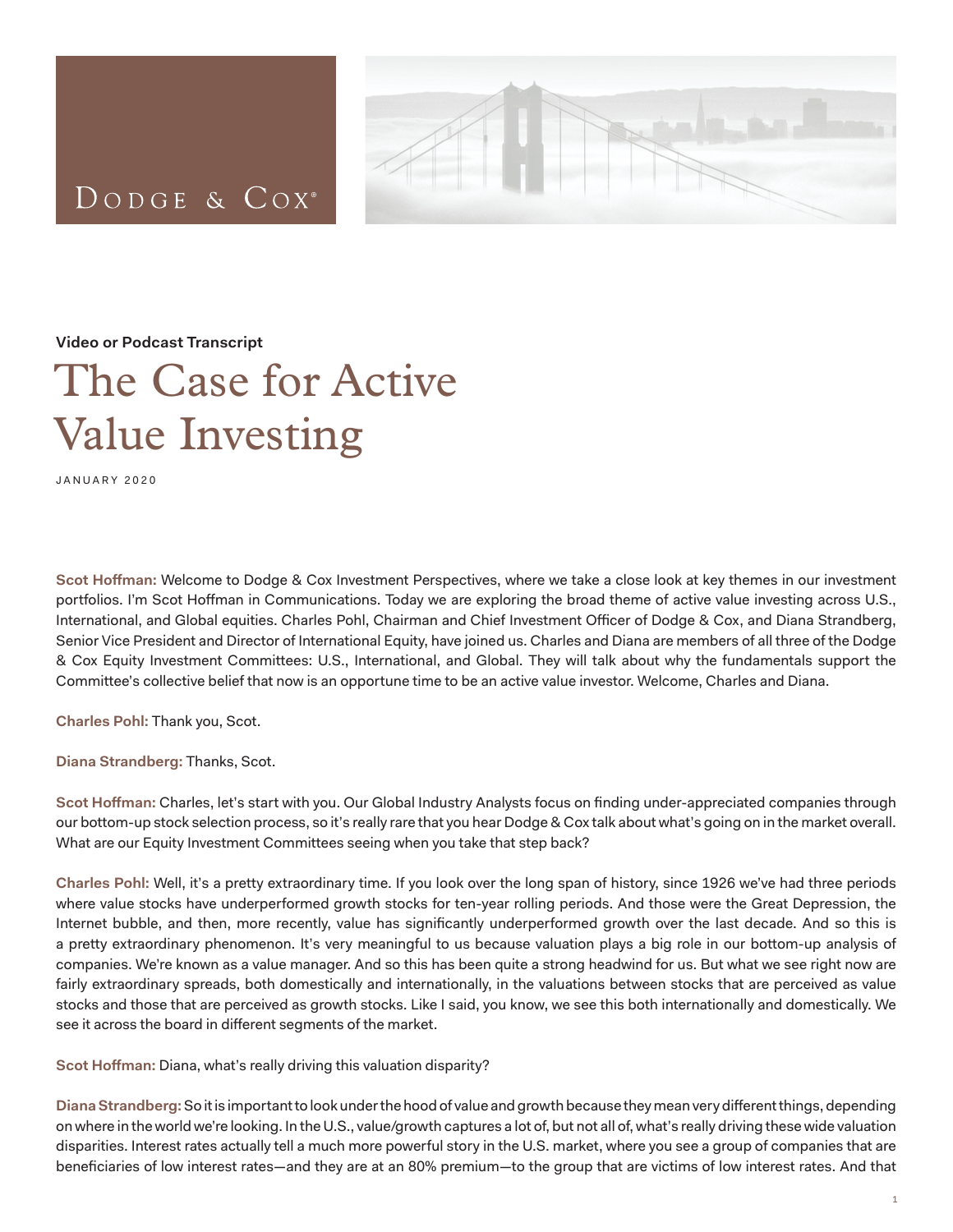spread is almost three standard deviations wide or in the 99th percentile on a 24-year span of time. Internationally, value/growth really does capture the wide disparities that we're seeing in the market, where growth is at an 85% premium to value, over three standard deviations wide, and again in the 99th percentile. Growth in the U.S. is really much more around technology and Internet companies. Growth internationally is around companies that are viewed as safe havens in an uncertain global world. Consumer Staples is the biggest overweight in the international growth benchmark, for example. So we think that it's really important to be able to look at the world on a bottom-up basis so that you can start to see what's going on under the surface that's really driving what we consider to be extraordinary opportunities to lean in to value internationally and these companies that are suffering from low interest rates in the U.S.

**Scot Hoffman:** So there are differences between how value and growth are perceived in the U.S. versus outside the U.S. Could you explain that to us?

**Charles Pohl:** Yes, it is really important to understand the details of all of these situations, because you can make these sweeping statements like I opened with but the devil is in the details. And at the end of the day, you have to own individual stocks. So it's one of the reasons we remain very focused on our bottom-up research. If you look at what's going on domestically and internationally, as Diana referenced, it's a little different inside and outside the U.S. Part of it is, as Diana mentioned, due to what constitutes a growth stock outside the U.S. and inside the U.S. Outside the U.S., technology is a much smaller weighting in the indices and so there's actually not as many technology stocks to be in the growth side of the index. But the biggest disparity we see is within the U.S., the disparity between value and growth in terms of valuation is actually smaller than the disparity between companies that are sensitive beneficiaries of rising interest rates and those that are beneficiaries of falling interest rates. And historically, these two groups of stocks have traded roughly in the same valuation range. And then post-2010, they've moved out to increasingly wide spreads, and we see that as being investors looking really for bond substitutes. And the areas where the sectors that are viewed as bond substitutes tend to be Utilities, REITs, and the Consumer Staples. Interestingly, Utilities are actually mostly in the value indices and so are many of the REITs and the Consumer Staples stocks as well. So these are tagged as value stocks but we think relative to their fundamentals, the valuations are inflated. On the other side of the ledger, companies that benefit from rising rates, the Financials and some of the Industrials, some of the energy stocks, and these are almost all categorized as value stocks and they are selling now at extraordinary discounts relative to the marketplace.

**Scot Hoffman:** What's going on in Europe and elsewhere outside the U.S?

**Charles Pohl:** The situation in Europe is a little bit different. As Diana mentioned, it's more about the discrepancy between companies that are viewed as safe havens and those that are viewed as more risky.

**Diana Strandberg:** And unlike the U.S. growth benchmark, the international growth benchmark is led by Consumer Staples. And so you really do have this view about safe havens in an uncertain world. The irony now, we think, is that the valuation disparities are so wide that the concerns people have, we think, are more than baked into the low valuations we're seeing in value or the low interest rate victims' group, that you don't actually need the better outcomes, higher rates, for example, or a strong economy, for the returns to be attractive from here when investing in the companies in those cohorts.

**Scot Hoffman:** So the Dodge & Cox Funds are overweight Financials and Energy—the victims, as you've described them. Charles, what are we seeing in certain financial services companies that others may be missing?

**Charles Pohl:** Well, I think post-2008 the banks have gone through quite an evolution, the U.S. banks. And not only are their valuations at multi-decade lows, but they've gone through a period of extensive restructuring. They've raised their capital ratios very substantially; they've raised their liquidity ratios very substantially. Credit costs have improved enormously and are now extremely low and non-performing loans are quite low. We also in the past have always seen a period of rapid loan growth precede credit issues, and loan growth post-2008 for the U.S. banks has been very restrained. So we don't really see looming credit issues for the banks. They have restructured themselves to a reasonable level of profitability. Valuations are low. A lot of costs post-financial crisis relating to litigation and fines and various regulatory issues have been dealt with and so those are now also in the rear-view mirror. And so we see relatively a good set of fundamentals going forward from here, combined with the exceptionally low valuations.

**Diana Strandberg:** You also have capital returns, so U.S. banks have been returning through dividends and importantly and increasingly through share repurchases, with the permission of the regulators after stringent stress tests.

**Scot Hoffman:** So why do we think U.S. banks are inexpensive today, given that earnings are at cyclical highs and there may be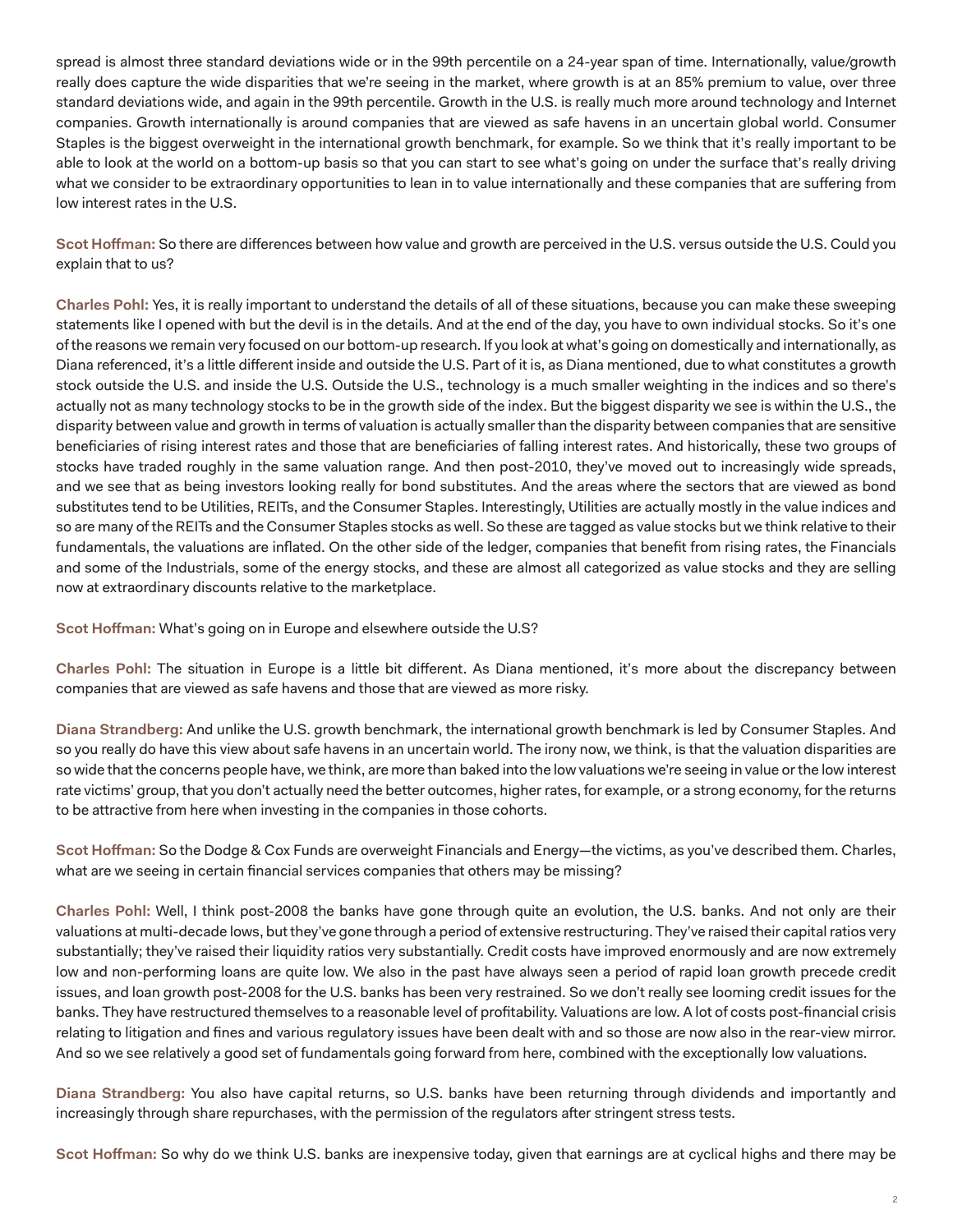tailwinds actually already baked in? What's driving these valuations?

**Charles Pohl:** Well, I think there's an overhang of concern that dates from 2008 that has always been lurking in the back of the market's mind that you could have another credit crisis of some sort, although, as I pointed out, with very restrained loan growth in that period, we don't really see that, the kind of excesses that might lead to another credit crisis. And with the capital liquidity ratio so strong among the major banks, we don't think that they're as vulnerable, even if you did have a credit issue. There are concerns that the economy may be slowing, but I think the biggest thing that has hung over their heads is the very low level of interest rates, and that makes it difficult for the banks in a few different ways. One, it is harmful to the net interest margins of a number of banks. Two, it signals the flat yield curve that you had last summer and the low rates I think were manifestations of a concern that the economy might be weaker and that might lead to increased credit costs. And then the other thing is not even really something that affects the banks so much but it affects the other companies in the index, and it affects some of the whole value growth dynamic as well—is that when you lower interest rates, the value of earnings out in the distant future becomes higher relative to a company that has earnings in the current period. So lower interest rates tend to inflate the multiples of stocks that already have high P.E. ratios that are discounting a rapid rate of growth in earnings. Because those earnings are far out in the future, you have a lower discount rate applied to them and so they become more valuable. And the banks are trading at low multiples so they don't benefit from that the same way that, say, you know, a high-tech growth company might benefit from that. So that's been a drag on them, a drag on value stocks in general.

**Scot Hoffman:** Diana, let's turn to Europe. The case with European financials is quite different from the U.S. Would you talk us through that?

**Diana Strandberg:** Well, in contrast to the U.S., where earnings have really recovered for U.S. financials, European financials earnings have crept up but really have not recovered. And in fact, investors are worried that these are broken businesses, given low rates, given sluggish growth, and you see that expressed in absolute and relative valuations that are back at global financial crisis levels on a variety of metrics. But here's what's going on with the actual businesses. So the perception is they're broken businesses and the reality is similar to the U.S. financials: they have significantly repaired their balance sheets with double or triple the capital levels, higher quality capital, much improved funding models and liquidity levels, a vastly improved asset quality, and a rationalization of the business into more focused businesses, so restructuring, cutting costs, and also shedding assets that are capital hungry. And we're at a point now where actually the earnings quality we think is quite high, and the companies are at the beginning of being able to distribute significant amounts of capital back to shareholders.

**Scot Hoffman:** So what do we need for perception to change and for these investments to work out over time?

**Diana Strandberg:** I think ultimately, investors will recognize that earnings and ROEs are improving. Now they have been improving. It's been at a slow and incremental pace and it could continue at a slow and incremental pace. But even against the headwind of low rates these metrics have been improving. So I think it will be a recognition and in fact, when we look at what's really driven the share prices, it has been a P.E. contraction, so valuation contraction, not a fundamentals deterioration. And we think ultimately the improved fundamentals will be recognized by the market. So far, from the summer, where we hit a very low point in valuations, so far, through the fourth quarter, valuations in share prices of European financials, in particular, have improved markedly.

**Scot Hoffman:** So do we need higher interest rates for these investments to work?

**Diana Strandberg:** Well, importantly, our analysts aren't embedding forecasts of rising rates in our financials holdings. So the earnings improvement and the ROE improvements are really driven largely by self-help and management action.

**Charles Pohl:** And we believe that the valuation spreads are so wide at this point that even if interest rates remain stable, there is an opportunity for these stocks to outperform.

**Scot Hoffman:** So it's easy to miss the opportunity if you're just thinking about value versus growth. Growth often is associated with technology stocks, but we actually like some technology companies. Where do we see the valuation opportunities there?

**Charles Pohl:** Well, you have to realize that with the technology stocks, oftentimes you don't see them trading at low multiples of book value, per se, which might be a traditional metric that we'd use for valuation. Because, you know, they in many cases lack the need to have large amounts of property, plant, and equipment that companies in many traditional industries have to have. We look for other places to find value. The strength of the business franchise, for example. We look for companies that have very defensible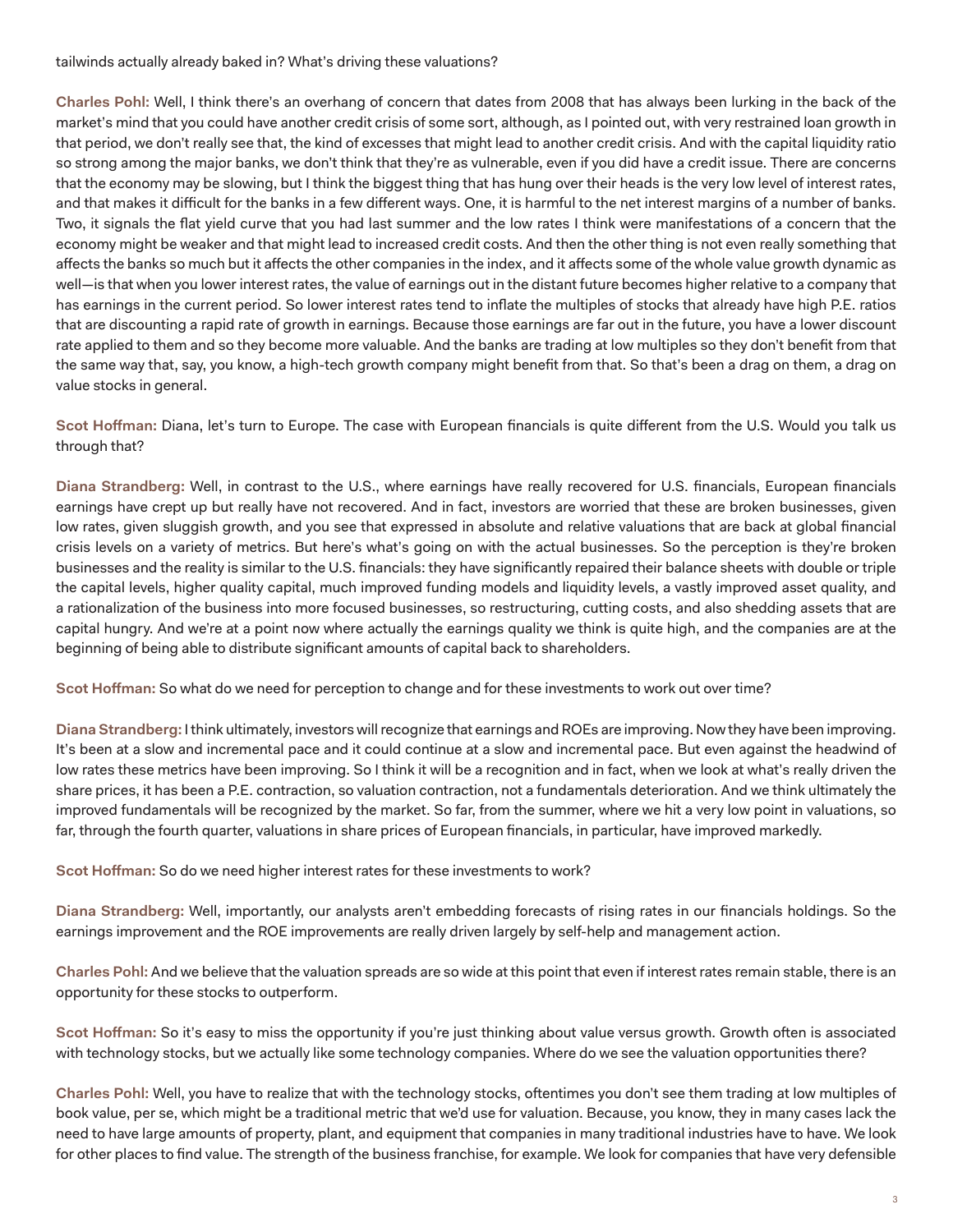market positions, large market shares in growing markets, particularly where they generate a lot of free cash flow. You can take a look at a company like Alphabet, which is in our portfolio, and we believe that it meets all of these criteria: Very defensible market position, dominant in a number of markets, generates a lot of free cash flow, and if you model the thing out, you can model very attractive expected return for this stock, even though it's not trading at a particularly depressed multiple book value or P.E., you know, which might classify it as a traditional value stock.

**Diana Strandberg:** And I think this is really the benefit of doing bottom-up fundamental research, because we can go in and look at what's embedded in the valuation. And Charles, as you mentioned, we look at a lot of different metrics. When we're looking at Alphabet, for example, we look at the sum of the parts. We can look at some of the component pieces, and we think we're able to invest in the underlying search, the core search business at a very attractive valuation, for example. And just looking at the headline numbers might obscure the underlying fundamental value or actually even financial value of the business.

**Scot Hoffman:** Diana, let's come back to the victims and spend a few minutes on Energy. What do you see as the opportunity there?

**Diana Strandberg:** Well, we have to start with valuation relative to the fundamentals of the business, and from a valuation standpoint, energy companies globally are trading at very low multiples relative to the global benchmark on an earnings and cash flow basis. And I think that reflects investors' concern about energy prices being lower for longer. We think that there are some reasons for oil prices, for example, to be stronger than investors might think when we look at supply and demand over the next three-to-five years. And in particular, there has been a significant decrease in the amount of investment in the industry, even adjusted for inflation, that points to the fact that we're not replacing depletion in this industry, as demand continues to grow. Now our analysts spend a lot of time on the ground meeting with company managements, oil ministers, industry experts to develop, we think, an insightful regional view of supply and demand, but also importantly, they're visiting individual oil fields to assess the operations and give themselves the ability to compare across companies to gain better insight into how individual managements are able to drive earnings and cash flow from their resources.

**Scot Hoffman:** Would you give us an example of a recent addition to the portfolio in the energy sector?

**Diana Strandberg:** So we started an investment in Hess this summer. We followed the company on a research basis for quite a long time, and we felt that the valuation had gotten to an attractive enough level to start an investment. And this is largely because they're making a significant investment in Guyana, and you're seeing the spending hit on the income statement as they're developing this resource. And we think there's the potential to generate significant free cash flow in the future. And to our way of thinking, this is really one of the advantages of having a long-term view, is that we can look past the short-term earnings pressure to really the longterm value of the asset they're developing and invest in the company when it's inexpensive because of this earnings pressure, and then get the benefit of that free cash flow in the future.

**Charles Pohl:** And, you know, their partner in that field was Exxon, in the field in Guyana. We think it's an extraordinary opportunity for them and is not fully reflected in the price that we see in the market today.

**Scot Hoffman:** So what you're both really saying is that this time is not different from those other three periods we talked about at the beginning. But why shouldn't investors just own the winners?

**Charles Pohl:** Starting valuation matters a lot in investing, and if we go back over the decades, we see at times when these valuation discrepancies have gotten very large that they tend to correct over time, and that the returns can be very attractive to someone who has the courage and the patience to invest in some of the lower valuation stocks when they're trading at a truly large discount to the market as a whole.

**Scot Hoffman:** The macro environment, I think, is part of the picture, as we've talked about here. Diana, how do our investment committees really think about the macro environment, and do we really need a robust economy for these ideas that we've talked about to play out?

**Diana Strandberg:** Well, we think a lot about the macro picture. Our analysts work hand-in-glove really with our fixed income team in a variety of aspects of our due diligence. Our fixed income team helps us understand what bond markets are pricing in in terms of interest rates and economic growth and currency, and our industry analysts, our corporate credit analysts, who are looking at the full stack of the balance sheet, not just the equity, and we think that helps us round out our views. However, it's an input. It's something that we're thinking about as a backdrop or the operating environment in which a company then is doing business. We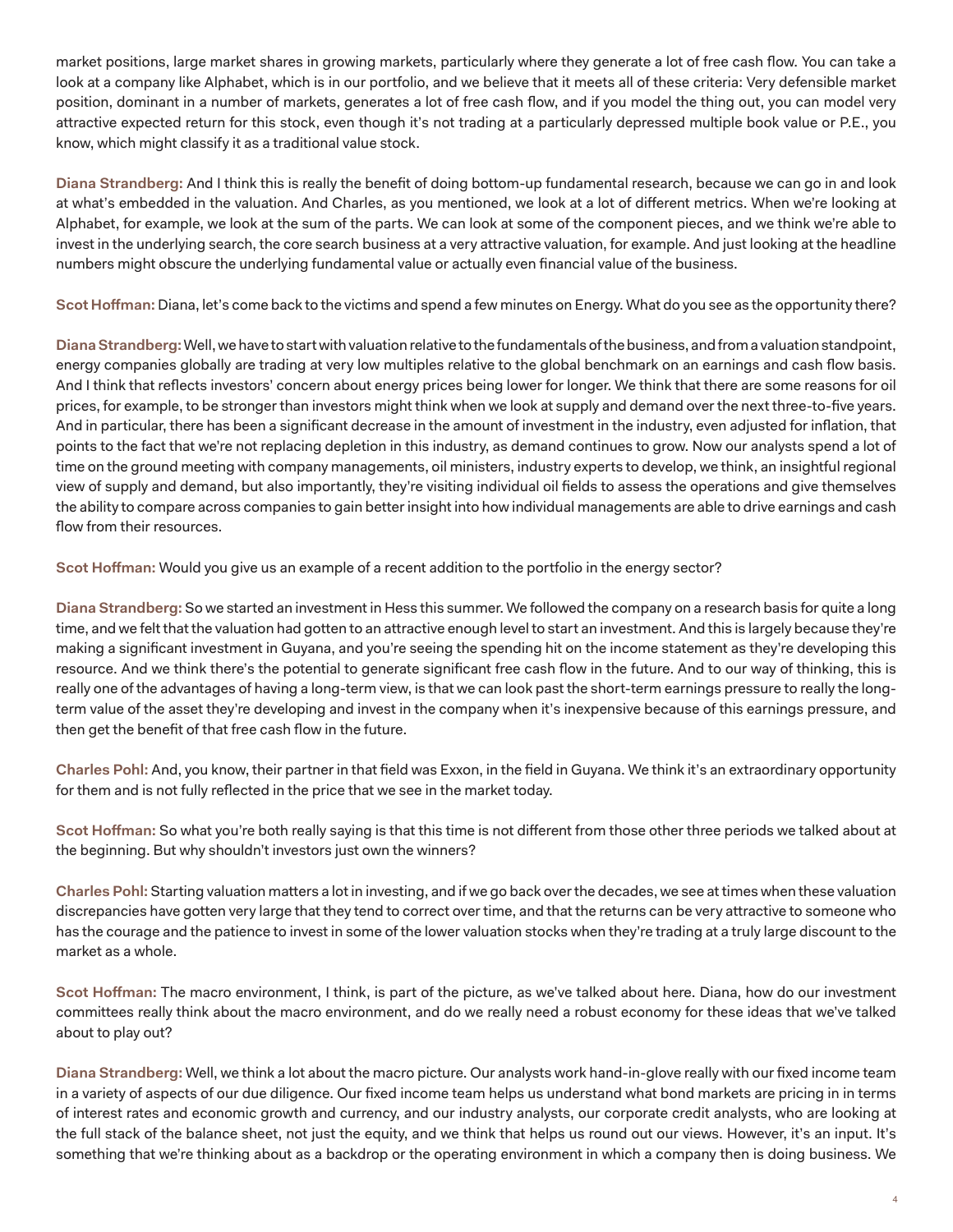would assert from valuation starting points today, these valuations are sufficiently low that a lot of macro pessimism is already really baked in. And so we don't think you need a robust macro environment for these investments to work. Consider when we talked about the Financials in the U.S. and in Europe, this significant capital return that we're getting as investors on top of actual fundamental improvement in the business. We talked about energy companies. Their dividend and share repurchase there is in the mid-single digits so still very healthy capital return levels and cash flow levels because of the capital discipline that they're displaying. And I'm bringing that up as the returns are coming from improvements that these managements have made in their businesses in the current environment. So we don't think that we need an improvement for these investments to remain attractive. Now, if we got a big macro improvement, then these have the potential to be extraordinary.

**Scot Hoffman:** So Charles, this brings us to the broader question of what should investors expect their manager to be doing in an environment like this?

**Charles Pohl:** I think the most important thing is that the manager remain true to their investment philosophy and process, that they, especially at this point where valuation gaps are large, that they not deviate from their focus on trying to find true values in the marketplace. We've seen in past cycles like this people get into a lot of trouble by abandoning their principles, by not staying focused on the long term, by not staying focused on a valuation discipline. And the people that are able to do that through difficult periods in time like this are the ones that long term emerge the winners.

**Scot Hoffman:** Actively managing the portfolio is a big part of that. Could you elaborate on that a bit more?

**Charles Pohl:** Well, hopefully, through the course of this podcast it's come through that we're very focused on bottom-up analysis of individual companies, and we've talked occasionally about some broader observations about the marketplace, like the disparities between value and growth. But really this always comes down to investment in individual companies. And it's one of the things that we tried to highlight when we were talking about the issue of interest rates as it applies to value and growth, is that when you start looking a little deeper at the actual industries and companies that comprise these different indices, you start to come to some conclusions that are a little bit different than you might if you were just looking at it from a top-down basis. So we continue to be big believers in doing bottom-up research. We believe that there's a real opportunity, particularly in a market like this, for someone who is an active manager and doing bottom-up research on individual companies.

**Scot Hoffman:** Diana, any other thoughts you would add?

**Diana Strandberg:** Well, I think as Charles said, I would just underscore the ability to stick with your convictions. There are huge pressures to abandon your beliefs around what creates investment value when you're seeing these disparities widen out in the market. And we think that being independent, for example, confers a really big advantage because we have no outside stakeholder pressuring us to give up at what in hindsight could be the wrong time.

**Scot Hoffman:** Thank you very much, Diana and Charles, for sharing your thoughts.

**Diana Strandberg:** Thank you.

**Charles Pohl:** Thank you, Scot.

**Scot Hoffman:** And thank you for listening. This podcast was posted in January 2020. Statements in this podcast represent the opinions of the speakers expressed at the time the podcast was recorded, are not a complete analysis of every material fact concerning any market, industry or investment, and may change based on market and other conditions without notice. The statements are not intended to forecast or guarantee future events or results for any product or service or serve as investment advice or a recommendation to buy, sell or hold any security. Any securities identified are subject to change without notice and do not represent a fund's entire holdings. This podcast should not be copied, distributed, published or reproduced in whole or in part without express permission of Dodge & Cox. Before investing in any Dodge & Cox Fund, you should carefully consider the Fund's investment objectives, risks and charges and expenses. To obtain a Fund's prospectus and summary prospectus, which contain this and other important information, or for current month and performance figures, visit dodgeandcox.com or call 1-800-621- 3979. Please read the prospectus and summary prospectus carefully before investing.